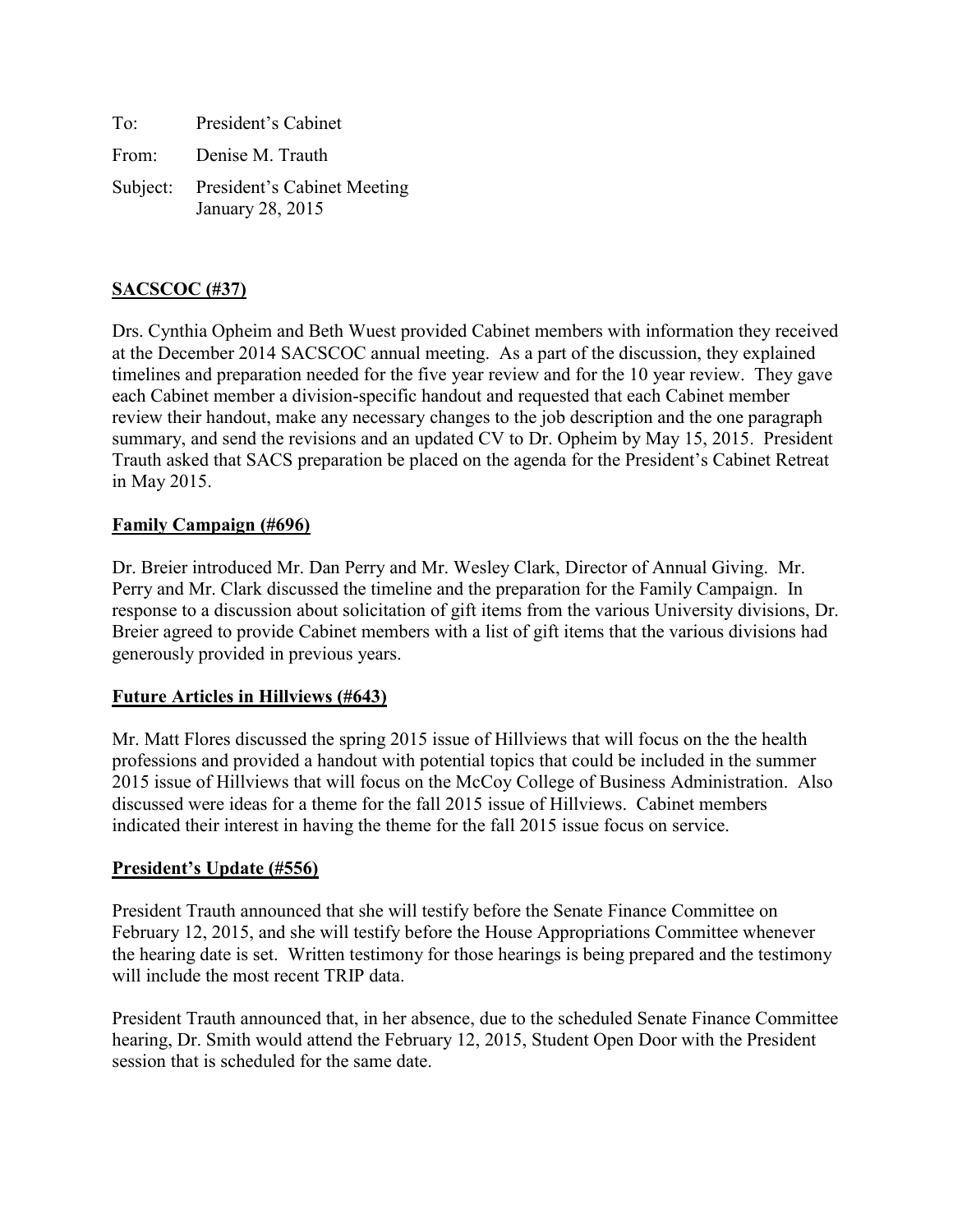President's Cabinet Meeting Page 2 Minutes, January 28, 2015

President Trauth announced that she would attend the investiture of the new President of Sul Ross University on April 15, 2015.

President Trauth discussed the Life Long Learning initiative that is being sponsored by the Texas State Association for Retired Faculty and Staff and indicated that although there is strong interest in and registration for the event series, the University does not have the ability to provide continual funding for the series. After discussion, the Cabinet suggested that Memorandums of Understanding be developed with the various organizations involved in these types of events that specify both approval and funding processes.

### **University Nondiscrimination Policy (#611)**

President Trauth asked if, the expanded nondiscrimination statement that includes gender identity language, had been made available to the entire University community and asked Dr. Brittain to follow up on that matter.

### **Significant Issues (#01)**

Provost Bourgeois discussed a request that had been made by a donor to be allowed to hold, on campus, a premiere of a 90 minute documentary film about three living Triple Crown jockeys and horses. The donor wants to plan a small premiere event to be attended by students in late March 2015 or early April 2015. Dr. Smith indicated an interest in working with the donor and the Dean of the McCoy College of Business Administration to plan the event for students.

Mr. Nance provided Cabinet members with a handout that contained a summary analysis of House Bill 1 and Senate Bill 2 and discussed the differences in the bills and what impact the bills would have on Texas State University.

Mr. Nance announced that the Texas Higher Education Coordinating Board has published the (1) fall 2014 Space Usage Efficiency report which shows Texas State as one of three institutions with 100 percent efficiency in both classroom and lab utilization, and (2) fall 2014 Academic Space Projection Model, which shows that Texas State has an increased space deficit.

Dr. Breier reminded Cabinet members about the breakfast event for Alumni working in State Agencies on January 29, 2015.

Dr. Debra Feakes announced that a proposal summarizing the approach that Texas State has taken with regard to supporting Adjunct Faculty members had been accepted for presentation at a professional conference in Washington D. C.

Dr. Smith reported that she had received notice that The Texas State University System had begun a project intended to monitor the use of Student Service Fees. She indicated that the deadline established for providing the requested information was soon and that attempts were being made to ask that the deadline be extended for all component universities.